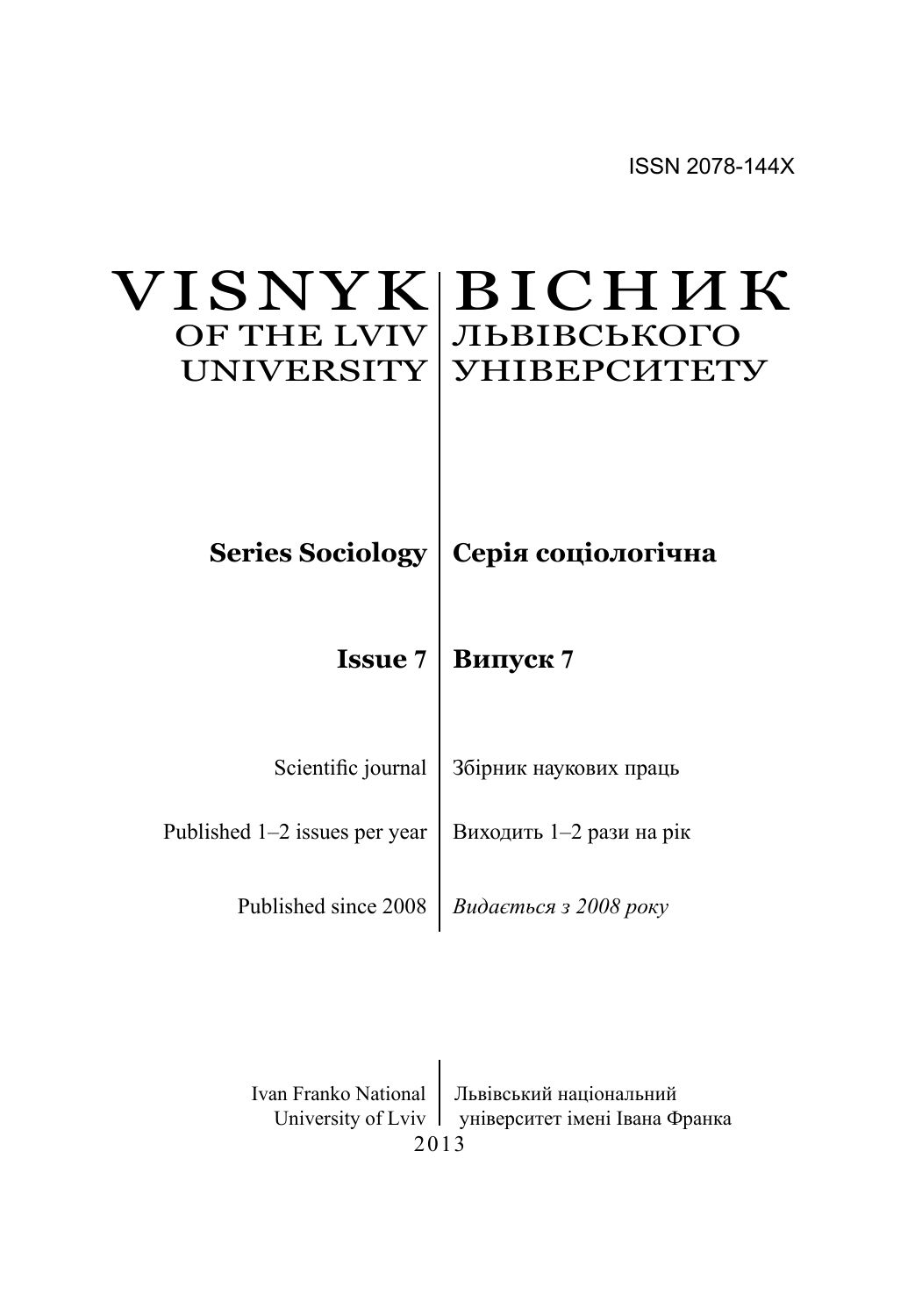*ɍȾɄ 316.2(091):[94-054.72(477)"1920/1921"]*

# ПРАЗЬКИЙ ПЕРІОД ДІЯЛЬНОСТІ УКРАЇНСЬКОГО СОЦІОЛОГІЧНОГО ІНСТИТУТУ **(ɄȼȱɌȿɇɖ 1920 – ɋȱɑȿɇɖ 1921 ɊɊ.)**

## **Д. Ю. Судин**

*Ʌɶɜɿɜɫɶɤɢɣ ɧɚɰɿɨɧɚɥɶɧɢɣ ɭɧɿɜɟɪɫɢɬɟɬ ɿɦɟɧɿ ȱɜɚɧɚ Ɏɪɚɧɤɚ,*  $g_{VJ}$ . Університетська, 1, м. Львів 79000 Україна, *dansudyn@yahoo.com*

У статті розглянуто другий етап діяльності Українського соціологічного інституту (квітень 1920 – січень 1921 pp.). Виявлено соціально-політичні передумови діяльності Українського соціологічного інституту в цей період: необхідність участі в дипломатичній боротьбі за незалежність України та інформування західноєвропейських суспільств про Україну та український національно-визвольний рух. З'ясовано основні джерела фінансування діяльності УСІ, виявлено основні напрямки функціонування цієї інституції в Празі.

Ключові слова: Український соціологічний інститут, українська еміграційна соціологія, українська соціологія міжвоєнного періоду, М. Грушевський.

Вивчення процесів інституціоналізації української соціології в першій половині XX ст. становить значну наукову цінність, адже вони відбувалися як в умовах браку політичної і наукової легітимностей, так і відсутності чи нестачі фінансування. Відтак, вивчення процесів інституційного оформлення української соціології як на еміграції, так і в УСРР дасть змогу зробити значний внесок у соціологію науки загалом та соціологію соціології зокрема, адже сприятиме виявленню основних механізмів взаємодії соціологічних інституцій з суспільством та політичною владою.

Попри це історія створення та діяльності українських соціологічних установ першої половини XX ст. є малодослідженою ділянкою розвитку української соціології. Вищесказане повною мірою стосується й історії Українського соціологічного інституту, що діяв у період 1919–1924 рр. на еміграції під керівництвом М. Грушевського. В попередній статті ми розглянули женевський період діяльності УСІ (серпень 1919 – березень 1920 pp.) [1]. Мета пропонованої статті здійснити огляд головних чинників, що впливали на функціонування УСІ в празький період (квітень 1920 – січень 1921 рр.), а також основних форм діяльності цієї соціологічної установи.

Другого квітня 1920 р. М. Грушевський офіційно ліквідовує женевський осередок УСІ та переїздить до Праги. Причини, які спонукали М. Грушевського до прийняття такого рішення, можна розділити на дві групи:

- політичні;
- фінансові.

<sup>©</sup> Судин Д. Ю., 2013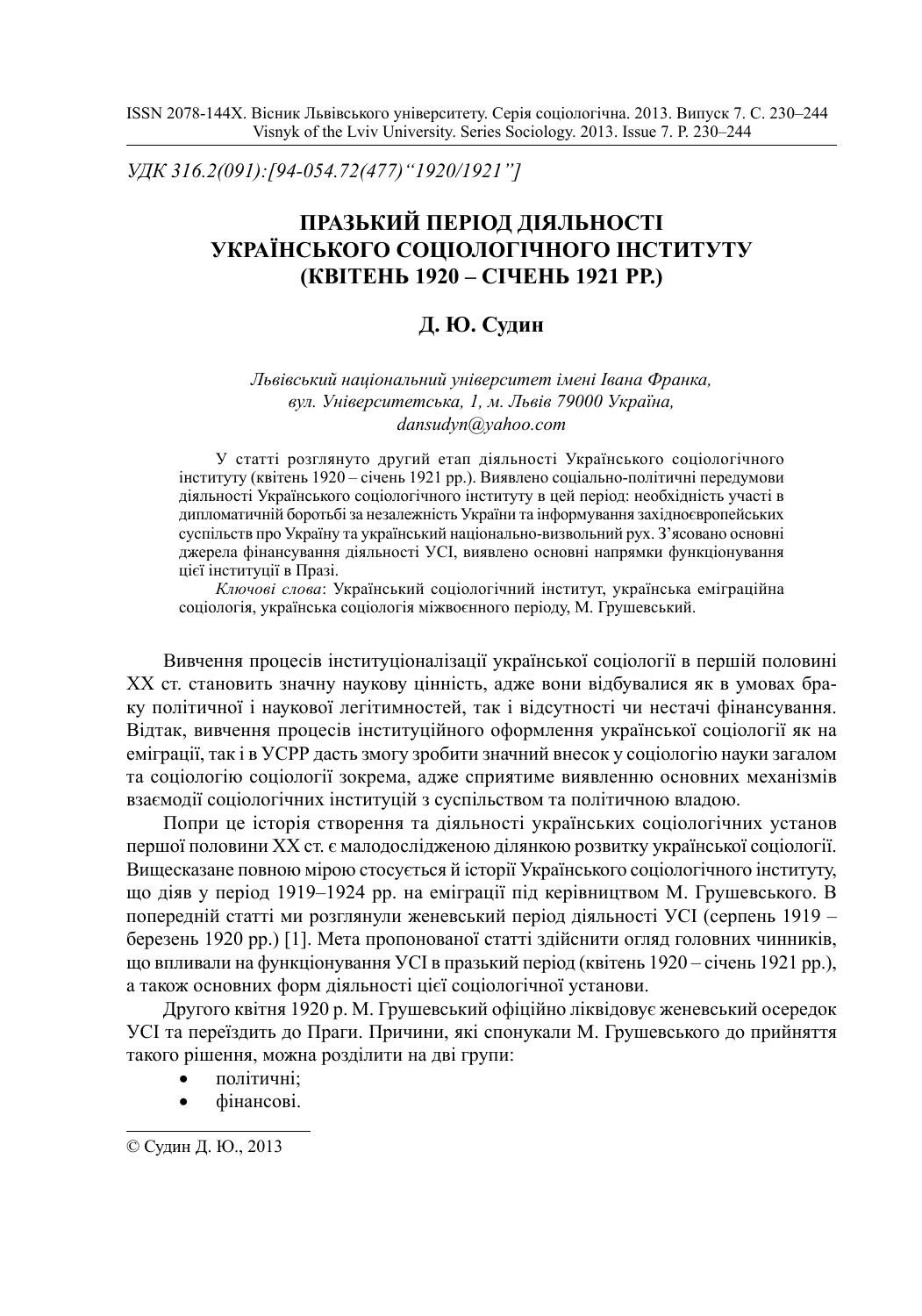Стосовно першої групи причин, то вони проявлялися двояко. По-перше, Женева втрачає роль центру політичного життя світу:

- Ліга Націй, осередок якої знаходився в цьому місті, після відмови участі в ній США, втратила вплив на світову політику;
- у січні 1920 р. було скасовано Женевську конференцію II Інтернаціоналу через розпад цієї організації.

По-друге, політична діяльність УПСР, членом якої був М. Грушевський, виявилася зосерелженою у Празі, ле знахолилася закорлонна лелегація цієї партії (ЗД УПСР).

Стосовно фінансових причин, то всі вони були породжені економічною кризою в Європі: Швейцарія з найдешевшої для проживання країни перетворилася у найдорожчу, оскільки валюта цієї країни виявилася найбільш стабільною. Через це М. Грушевський виявив, що невеликі фонди УСІ в Женеві будуть витрачені занадто швидко, а їх поповнення чекати немає звідки: Директорія УНР відмовлялася фінансувати роботу УСІ, а українці Америки виявили готовність надати лише одноразову допомогу діяльності цієї установи.

УСІ було створено М. Грушевським як легальне представництво Комітету незалежної України (КНУК) у стосунках з Директорією УНР, оскільки КНУК був надпартійним політичним утворенням, функції якого значною мірою дублювали обов'язки дипломатичних представництв УНР. Через це Комітет не міг сподіватися на підтримку українського уряду і діяв через УСІ. Проте з осені 1919 р. М. Грушевський починає перетворювати Інститут з фіктивної організації на реальний науковий осередок: він прагне передати УСІ видавничий план КНУК, підпорядкувати УСІ офіційний друкований орган КНУК "L'Europe Orientale" (проте останнє йому не вдалося зробити, оскільки журнал був закритий через брак коштів). Причиною такої зміни було перетворення КНУК з надпартійного утворення на одне з представництв УПСР за кордоном унаслідок виходу зі складу Комітету членів УСДРП. Відтак КНУК уже не міг виконувати функцію консолідації українських сил на еміграції. Тепер М. Грушевський всі надії покладає на УСІ<sup>1</sup>.

Проте після переїзду до Праги УСІ на півроку припиняє свою діяльність: хоча переїзд відбувся в квітні 1920 р., видавничий план Інститут отримує у вересні, а читання публічних лекцій працівниками Інституту розпочинається у листопаді. Одним з очевидних пояснень є теза, що М. Грушевський втратив інтерес до УСІ після того як зникла потреба в легальному прикритті діяльності КНУК. Проте таке пояснення буде хибним, адже тоді втрачають логіку дії М. Грушевського на передачу УСІ видавничого плану та майна КНУК, розпочаті ще восени 1919 р. Для того, щоб знайти причини перерви в діяльності УСІ, треба скористатися декларованим у попередній статті підходом: розглядати діяльність М. Грушевського на еміграції комплексно, тобто не зосереджуватися лише на політичній чи науковій компонентах. Відповідно, треба з'ясувати, чим займався голова УСІ в період з квітня до вересня 1920 p.

Протягом першого півріччя 1920 р. в Празі відбулося 3 конференції ЗД УПСР, які були спрямовані на вироблення нової партійної тактики. М. Грушевський був активно залучений до роботи всіх цих конференцій. Перша з них відбулася 14–19 лютого 1920 р.,

Детальніше ці питання розглянуто у статті [1].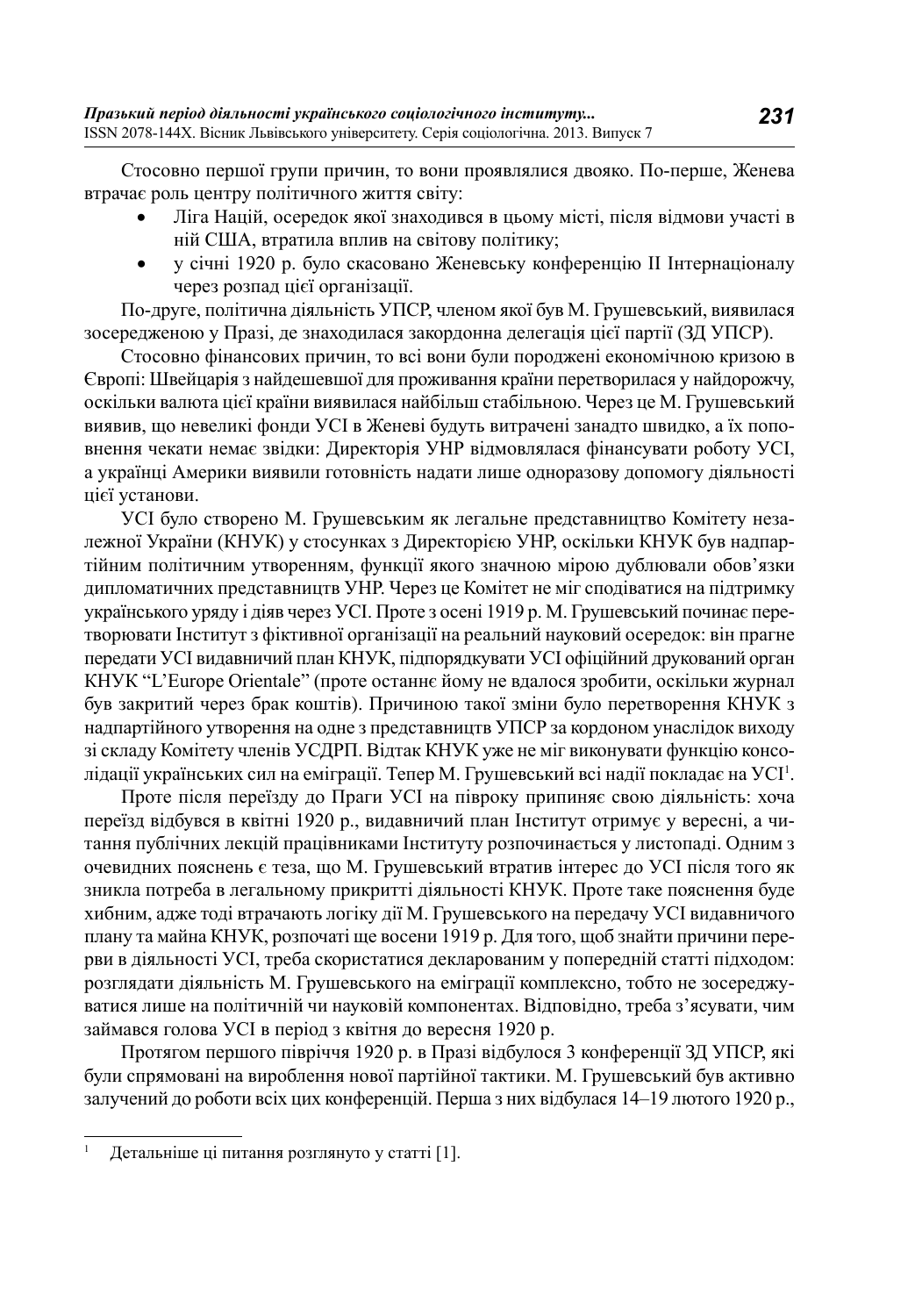на якій було заслухано звіт М. Грушевського про роботу ЗД УПСР за період з квітня 1919 р. до лютого 1920 р., а також прийнято рішення про координацію дій зі світовим соціалістичним і революційним середовищем, тобто російськими більшовиками [2, с. 52], а також вимогу про співпрацю УНР та Радянської Росії [3, с. 102]. Тоді ж М. Грушевського було обрано головою ЗД УПСР [13, с. 206]. Через нові партійні обов'язки М. Грушевський був змушений частіше перебувати в Празі [2, с. 52], що стало однією з причин переїзду з Женеви до Праги.

Отже, М. Грушевський виявився активно залученим до роботи ЗД УПСР, а тому фізично не мав часу роботи в УСІ, оскільки виконував роль голови УПСР на еміграції. Тим більше, що навесні 1920 р. радикально змінилася ситуація у війні за незалежність України: більшовики здобувають вирішальну перевагу в боротьбі проти УНР, що змушує С. Петлюру в квітні 1920 р. підписати Варшавську угоду про співпрацю між Польщею та Директорією. Одним з найбільш контроверсійних пунктів цієї угоди було приєднання Галичини до Польщі. З метою висловлення осуду та протесту проти цієї угоди 24–26 квітня 1920 р. відбулася II конференція, через місяць (22–24 травня 1920 р.) – Ш конференція ЗД УПСР. На них було висловлено не лише протест проти політики Директорії, але також і прийнято рішення про необхідність виходу зі складу II Інтернаціоналу та вступу до III Інтернаціоналу [3, с. 102] та висунуто нову тезу про диктатуру трудового народу як основу влади в Україні [4, с. 20]. Останню тезу детальніше розглянемо згодом, а наразі вкажемо на важливий наслідок цих конференцій: протягом першого півріччя 1920 р. було створено спеціальну комісію, яка мала скласти нову програму УПСР відповідно до змін в її тактиці. До складу цієї комісії належали М. Грушевський, О. Жуковський, М. Чечель, М. Шаповал та М. Шраг, які до 1 вересня 1920 р. повинні були розробити проект програми УПСР [5, с. 442]. Отже, М. Грушевський у цей час залучений до написання програми УПСР.

Крім того, влітку 1920 р. було вирішено організувати друкований орган ЗД УПСР, до створення якого активно долучився і М. Грушевський. Перший випуск цього часопису вийшов у вересні 1920 р. У вересні також було затверджено проект програми УПСР, який мав бути обговорений на IV конференції УПСР у січні 1921 р. [5, с. 446–447]. Отже, протягом квітня-вересня 1920 р. М. Грушевський займався партійними справами, а тому не міг займатися справами УСІ. Проте 1 вересня 1920 р. М. Грушевський з товаришами по партії завершує роботу над проектом програми УПСР, а за день до того – 31 серпня 1920 р. – на засіданні КНУК прийнято рішення про передачу видавничого плану Комітету до Українського соціологічного інституту [6, с. 721]. Ці дві події не можуть бути випадковими, оскільки згадане рішення готувалося М. Грушевським ще з осені 1919 р., а тому остаточне його розв'язання відбулося лише тоді, коли М. Грушевський вирішив нагальні партійні справи<sup>1</sup>.

Також ми вважаємо, що перерва в роботі УСІ була зумовлена не лише нестачею часу в М. Грушевського. Вище ми вже згадували, що на одній з конференцій УПСР було прийнято принцип диктатури трудового народу. З одного боку, цей принцип був запере-

<sup>&</sup>lt;sup>1</sup> Крім шього, склад КНУК та склад комісії УПСР, яка розробляла нову програму партії, є майже ідентичними. Відповідно, скликати засідання КНУК не було сенсу до 1 вересня, оскільки М. Грушевський знав, що члени Комітету не могли б бути на ньому присутніми.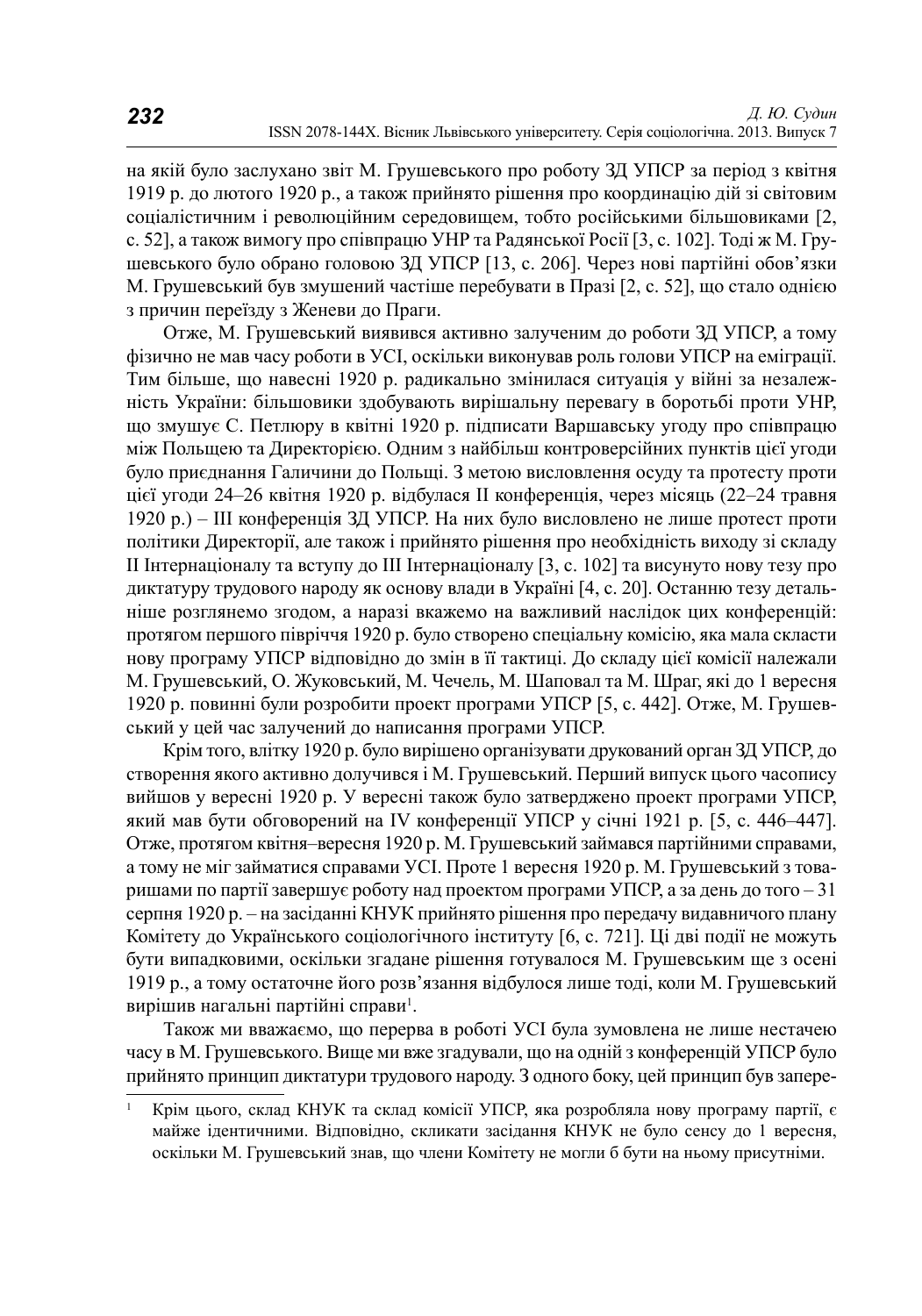ченням принципу диктатури пролетаріату, який відстоювали більшовики [4, с. 20], а з іншого – згодою з самим більшовицьким принципом диктатури, якого раніше не було в жодної української партії. Фактично, в цей час УПСР починає шукати компромісів з більшовиками. Причин для шього було декілька: успіхи більшовиків у війні проти Польщі, повернення до УСРР навесні 1920 р. В. Винниченка [4, с. 23]. М. Грушевський розуміє, що війна завершилася і повалити владу більшовиків вже неможливо, а тому треба шукати компромісу між УПСР та КП(б)У [4, с. 23–24]. Саме з цією метою в липні 1920 р. М. Грушевський пише листа секретарю ЦК КП(б)У С. Косіору<sup>1</sup> [3, с. 103]. Основна ідея листа полягає в тому, що УПСР відмовляється від протистояння з КП(б) У, вважаючи його шкідливим для соціалістичної революції [8, с. 269–272]. Проте для розуміння історії УСІ цього періоду треба звернути увагу на низку ідей, висловлених М. Грушевським в цьому листі, адже вони більше стосуються його особистого досвіду, а не діяльності УПСР. М. Грушевський зізнається, що діяльність членів УПСР за кордоном мала на меті встановити зв'язки з європейськими соціалістичними партіями [8, с. 269–270]. Насправді найбільш активно і послідовно цю місію виконував М. Грушевський, для чого ним і було створено КНУК. Проте далі в листі вказано, що УПСР "відмовила у підтримці націоналістичним спробам, розрахованим на допомогу  $\epsilon$ вропейської буржуазії" [8, с. 270]. Причиною переїзду М. Грушевського до Праги і його відмови від зовнішньополітичної діяльності був розпад II Інтернаціоналу, а також перетворення Ліги Націй на організацією без жолного політичного впливу, тобто перекреслення спроб пошуку допомоги від "буржуазних" суспільств у боротьбі УНР за незалежність. У листі є ще одна згадка про невдачу М. Грушевського зі створенням КНУК: "Борючись проти явних помилок КП(б), (УПСР – С.Д.) допустила в своїй тактиці помилок в протилежний бік – *єдиного українського національного фронту* (курсив мій – *С.Д.*)" [8, с. 272]. Саме для організації такого фронту і було створено КНУК, проте Комітет розпався через партійні суперечності. Фактично, цей лист можна сприймати як зроблений М. Грушевським підсумок своєї діяльності на еміграції в період 1919– 1920 рр.: він розуміє марність політичної боротьби за Україну на еміграції. Пропозиції М. Грушевського С. Косіору дають змогу зрозуміти, чому протягом першої половини 1920 р. він займається виключно політичною діяльністю. М. Грушевський пропонує співпрацю УПСР з КП(б)У, мотивуючи це тим, що наразі більшовики не можуть втримати владу в Україні, а от УПСР може допомогти їм завоювати підтримку селян [8, с. 272–273]. У цьому контексті стає зрозумілим принцип диктатури трудового народу, прийнятий УПСР: з одного боку йдеться про наслідування більшовицького принципу диктатури пролетаріату, а з іншого – про врахування специфіки українського суспільства, де частка робітників у соціальній структурі є дуже малою, натомість більшість населення становлять селяни ("трудовий народ"). Отже, цей принцип був прийнятий УПСР для підготовки співпраці між нею та КП(б)У.

Попри те, що лист підписано лише М. Грушевським, дослідники вважають, що цей лист було написано М. Грушевським та О. Жуковським [4, с. 21–22], [3, с. 103], [7, с. 103]. Отже, йдеться не про особисту позицію М. Грушевського, а колективну, проте не підтриману більшістю в УПСР. А це можна вважати свідченням напруженості та суперечностей у ставленні УПСР до КП(б)У, про що детальніше йтиметься згодом.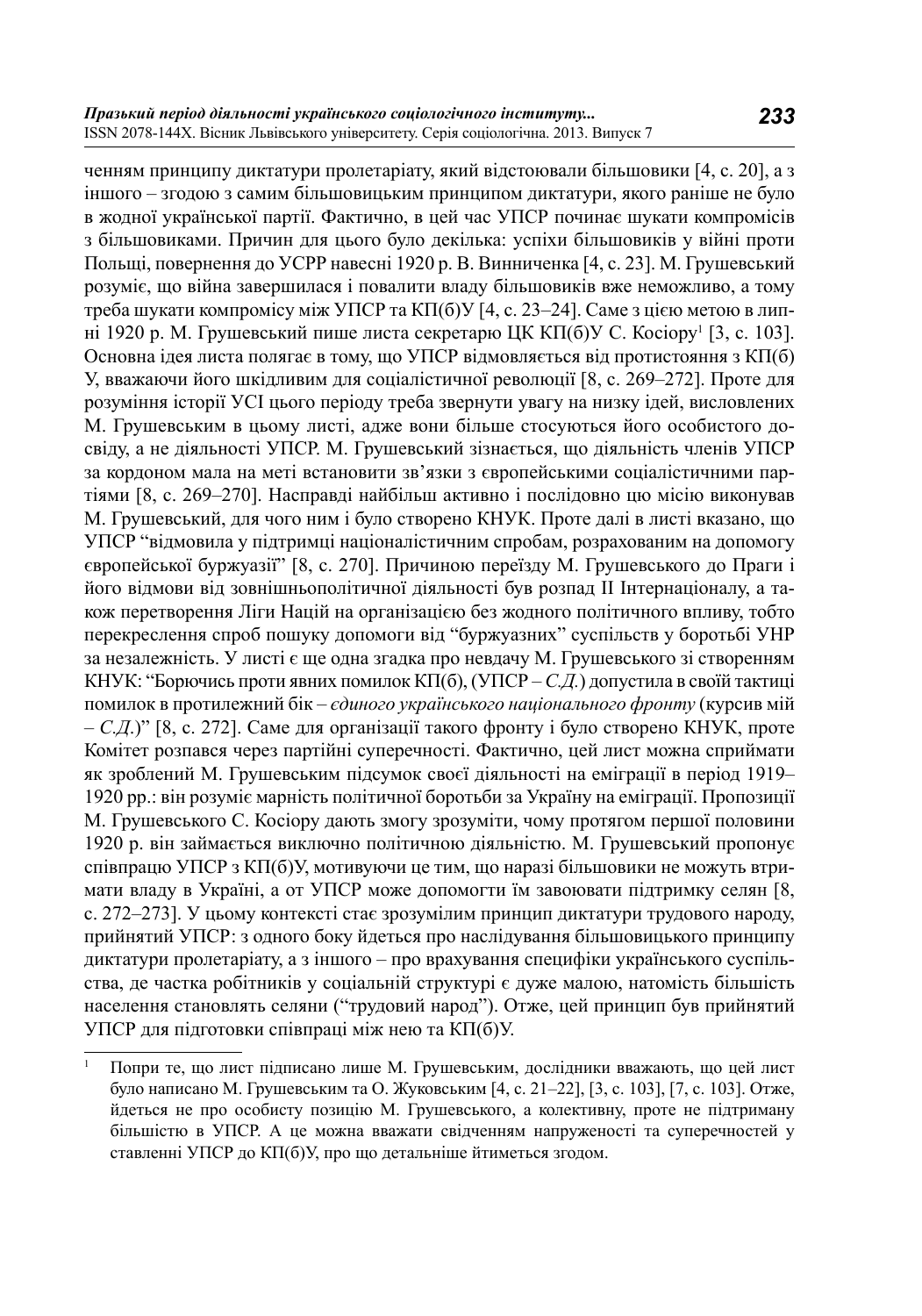М. Грушевський посилено шукає порозуміння з більшовиками влітку 1920 р. ще й через те, що саме в цей час триває боротьба між Радянською Росією та Польщею, а тому українські політичні сили ще мають змогу впливати на долю України. Проте союз з Польщею означає розділення України, а тому апріорі не може бути прийнятним. Відповідно, М. Грушевський намагається не пропустити політичний момент, коли УПСР ще потрібна КП(б)У як союзник у боротьбі, що дозволяє М. Грушевському диктувати більшовикам свої вимоги: принципи соборності та самостійності України в стосунках з Радянською Росією [8, с. 273–274]. Переговори між Польщею та Радянською Росією розпочалися в серпні 1920 р., а М. Грушевський не отримав жодної відповіді на свій лист С. Косіору, а тому можемо припустити, що на осінь 1920 р. він зрозумів, що політичну можливість для України вибороти самостійність дипломатичним шляхом вже втрачено, через що повертається до наукової діяльності.

Попри те, що відновлення діяльності УСІ було здійснено восени 1920 р., підготовчі роботи велися М. Грушевським з квітня 1920 р. двадцять п'ятого квітня 1920 р. відбулося засідання КНУК, на якому було представлено рукопис праці П. Христюка "Студії та матеріали до історії української революції", а також призначено рецензента – М. Чечеля. Прийнято рішення, що у випадку позитивної рецензії працю буде надруковано за кошти КНУК, проте від імені УСІ. На цьому ж засіданні було прийнято рішення про ліквідацію КНУК, хоча і не вказано, хто ж буде реалізовувати видавничий план Комітету [6, с. 718]. Рішення про ліквідацію вже давно назрівало у зв'язку з причинами, про які йшлося вище. Восьмого серпня 1920 р. відбулося чергове засідання КНУК, на якому М. Грушевський передає Комітету 10 тис. французьких франків, також заслухано доповідь М. Шаповала про І том праці П. Христюка. Також М. Лозинський пропонує видати в рамках видавничого плану КНУК свої спогади про участь у Версальській мирній конференції, проте йому відмовлено через те, що праця не відповідає логіці видавничого плану Комітету. Цікавим є той факт, що історію української революції П. Христюка реферує не М. Чечель, якого призначили рецензентом 25 квітня, а М. Шаповал<sup>і</sup>. Врешті протягом 18–31 серпня 1920 р. відбувається серія засідань КНУК, на останньому з яких прийнято рішення передати УСІ все майно Комітету, а також зобов'язати УСІ виконати видавничий план КНУК [6, с. 721]. Звіт про виконання видавничого плану повинен бути представленим на останньому засіданні КНУК, після чого Комітет офіційно припинить своє існування<sup>2</sup>.

На цьому ж засіданні усталено зміст видавничого плану КНУК. Було розглянуто так званий малий видавничий план, до якого включено такі праці:

"Abrégé de l'historie de l'Ukraine" – "Коротка історія України" М. Грушевського, написана французькою мовою;

<sup>&</sup>lt;sup>1</sup> М. Шаповал – відомий український соціолог, який створить та очолюватиме другу українську соціологічну установу на еміграції – Український інститут громадознавства. Співпраця двох активних учасників процесу інституціоналізації української соціології потребує детальнішого вивчення, а тому не може бути розглянута у цій статті.

<sup>&</sup>lt;sup>2</sup> Зазначимо, що останнє засідання КНУК, де було заслухано звіт про виконання УСІ видавничого плану, відбулося 21 червня 1921 р. у Відні [6, с. 722]. Отже, фактично з вересня 1920 р. до червня 1921 р. УСІ виконував цей видавничий план.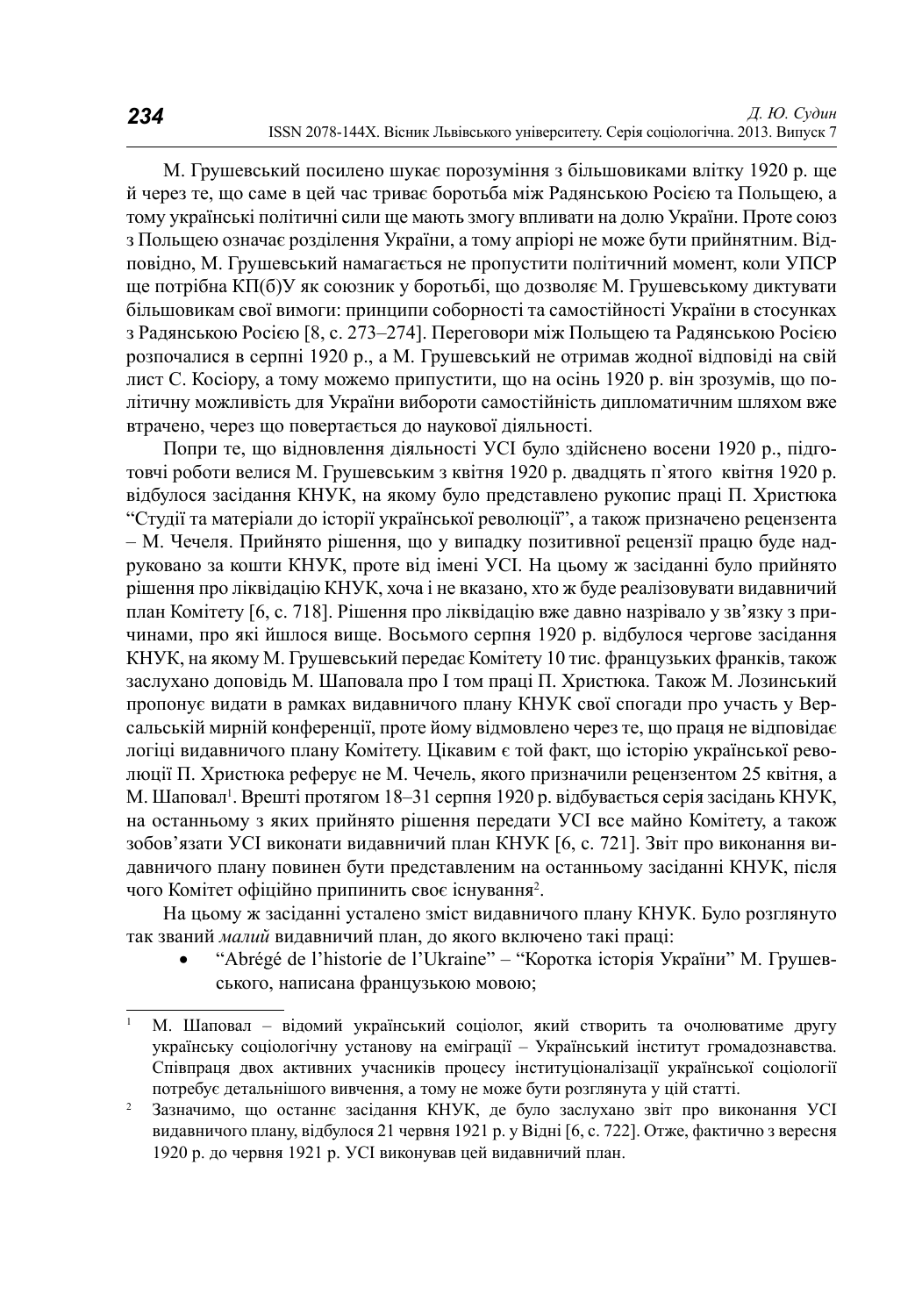- "Antologie de la littérature ukrainienne " "Антологія української літератури", написана французькою мовою;
- "Економічна географія" І. Фещенка-Чопівського, написана французькою MOBOIO:
- Серія матеріалів з історії української революції:
	- о праця М. Лозинського про Галичину;
	- о історія української революції П. Христюка [6, с. 721].

(На шьому засіланні М. Лозинський прозвітував, що написав книжку про Галичину в часи української революції, а також висловив сподівання, що цю книжку буде видано [6, с. 720]. Тоді ж працю було включено до видавничого плану КНУК).

На цьому засіданні також було заслухано доповідь про стан готовності видань: "Коротка історія України" була майже надрукована, "Антологію української літератури" розділено на 2 частини (до XIX ст., тобто до творчості Т. Г. Шевченка, та після Т. Г. Шевченка, але до друку була готова лише 1-ша частина<sup>1</sup>, 1-й том праці П. Христюка вже написаний, а 2-й він дописує [6, с. 721]. Тоді ж прийнято рішення про виплату I. Фещенку-Чопівському гонорару в розмірі 2,5 тис. польських марок за 1 аркуш праці про географію України і про видачу П. Христюку 2,5 тис. австрійських корон за 1 аркуш його праці про революцію, а також призначено аванси: П. Христюку в розмірі 10 тис. австрійських корон зараз і ще 10 тис. після здачі 1-го тому до друку та М. Лозин $c$ ькому – 10 тис. німецьких марок (включно з гонораром) [6, с. 721]. Фактично, йлеться про оплату праці позаштатних працівників УСІ, яка була передбачена програмою Інститүтү, тобто розпочинається повноцінна наукова діяльність цієї соціологічної установи.

Проте тут треба відзначити основну проблему, яка стримувала діяльність Інституту – брак фінансування. М. Грушевський зізнавався, що видавнича діяльність УСІ змогла розпочатися лише після того, як у кінці 1920 р. він знайшов можливість її фінансувати [9, с. 12]. З цього можемо зробити висновок, що фондів, переданих КНУК, не вистачало для того, щоб видавати книжки одразу<sup>2</sup>. Через це книжки УСІ видавав повільно, зриваючи власні плани. Наприклад, "Коротка історія України", яка була готова до друку у серпні 1920 р., видано лише у грудні 1920 р. [10, с. 80]<sup>3</sup>. У грудні 1920 р. було заплановано видати "Антологію української літератури" (1-шу частину) [10, с. 80], проте з

Підготовка другої частини залежала від фінансового становища УСІ, адже видання іноземними мовами УСІ/КНУК розсилав в основні бібліотеки західних держав безплатно, тобто кошти, витрачені на їх друк, не поверталися до фондів УСІ. Інша ситуація була з україномовними виданнями, які передбачалося продавати як в Україні, так і серед української еміграції.<br><sup>2</sup> Опосередковано це підтверджує протокол останнього засідання КНУК від 21 червня 1921

р., згідно з яким М. Грушевський прозвітував, що під час виконання видавничого плану УСІ витратив на 3 336 австрійських корон більше, ніж було у переданих Інституту фондах KHYK [6, c. 722].

Інформація про те, що цю працю видано, було подано в грудневому випуску часопису "Борітесь–Поборете!", хоча сам часопис виходить з вересня 1920 р. і за час з вересня до грудня було випущено 5 номерів. З цього можемо припустити, що книжку було видано у грудні, інакше інформація про неї з'явилась би раніше.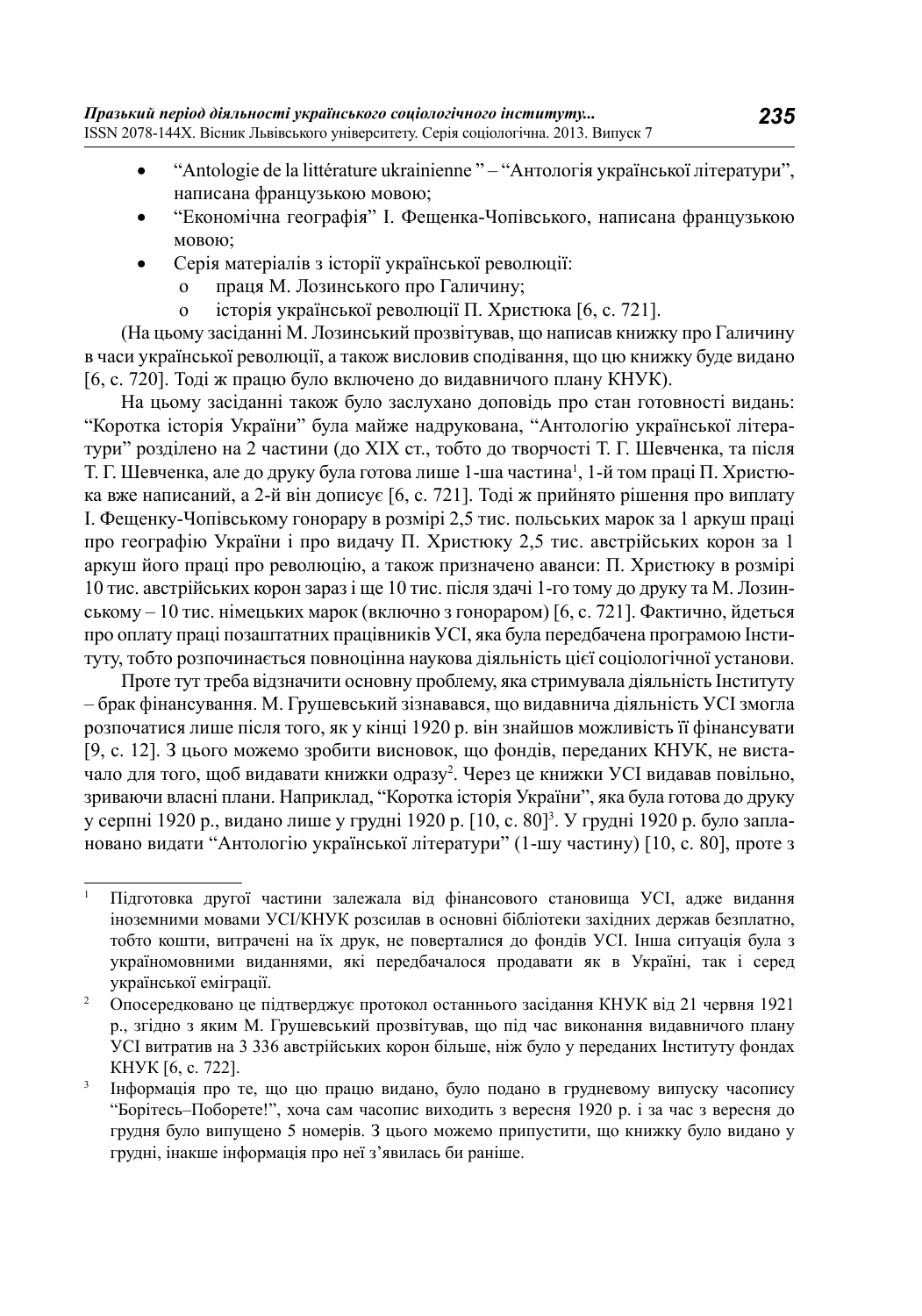бібліографічного опису цієї книги відомо, що її видано в 1921 р. [11, с. 78]. Так само лише в січні 1921 р. було заплановано видати 1-й том праці П. Христюка [10, с. 80], хоча він був написаний у серпні 1920 р.

Отже, видавнича діяльність УСІ стикалася зі значними фінансовими перешкодами. З іншого боку, на той час Інститут мав власне видавництво і співпрацював з друкарнями у Відні [12, с. 60]. Видавництво УСІ видавало не лише праці Інституту, але і часопис "Борітеся-Поборете!" [12, с. 60], який частина дослідників помилково вважає періодичним органом УСІ [13, с. 217], [14, с. 99]. Насправді це видання – друкований орган УПСР, причому в оголошеннях УСІ чітко протиставляються видання Інституту та журнал "Борітесь–Поборете!", який позиціонується як друкований орган УПСР [14, с. 108]. Джерелом цієї помилки є тісна співпраця між УСІ та УПСР, адже більшість працівників УСІ були членами УПСР, а тому їхні наукові публікації потрапляли на сторінки часопису "Борітесь-Поборете!", зокрема стаття П. Христюка "Українська дрібна буржуазія в українській революції" [15]<sup>1</sup>.

Згідно з повідомленнями УСІ, видавничий план було розділено на дві серії:

- *міжнародну*, до якої входили праці, написані іноземними мовами;
- матеріали про українську революцію, куди входили праці П. Христюка та М. Лозинського.

Обидві серії були успадковані УСІ від КНУК, проте помилкою буде стверджувати, що УСІ не провадив власної наукової діяльності, яка б призводила до публікації нових праць. Насправді видавничий план КНУК становив принцип, яким керувалися працівники УСІ при написанні чи підборі праць для публікації.

Наукова діяльність Інституту, яка становила основу для видавничої, була тісно пов'язана з освітньою. Саме так відбувалася організація публічних лекцій працівниками УСІ з приводу 25-ліття з дня смерті М. Драгоманова. З цієї нагоди було вирішено організувати заходи для висвітлення ролі М. Драгоманова у розвитку національної та соціальної свідомості українського народу [10, с. 79]<sup>2</sup>. Причому УСІ позиціонував ці лекції як заходи вшанування М. Драгоманова та його колег "на полі української науки (в тім *соціології* (курсив мій – *С. Д.*) спеціально) та соціального руху" [16, с. 86].

Чотирнадцятого листопада 1920 р. у Празі було організовано спільне засідання УСІ та УПСР, присвячене М. Драгоманову [10, с. 79]<sup>3</sup>. Було виголошено такі доповіді:

<sup>&</sup>lt;sup>1</sup> Інші статті було опубліковано після січня 1921 р., а тому хронологічно вони належать до віденського періоду діяльності УСІ, а тому тут їх перелічувати ми не будемо, оскільки вони тісно пов'язані і з науковою діяльністю Інституту. Також на сторінках грудневого випуску "Борітесь–Поборете!" було опубліковано дві статті М. Грушевського та М. Шаповала, але про них більш детально згодом.

<sup>&</sup>lt;sup>2</sup> М. Драгоманов помер 20 червня (2 липня) 1895 p., проте публічні лекції були організовані УСІ лише в листопаді 1920 р. Як було зазначено вище, влітку 1920 р. М. Грушевський більше зосередився на політичній діяльності, а тому не міг організувати відповідні заходи в червні-липні.

<sup>&</sup>lt;sup>3</sup> Шоправда М. Грушевський помилково вказує дату 12 листопада, але згідно з оголошенням, це засідання було організоване 14 листопада [14, с. 102]. Саме таку дату подає І. Матяш у своїй статті [17, с. 48].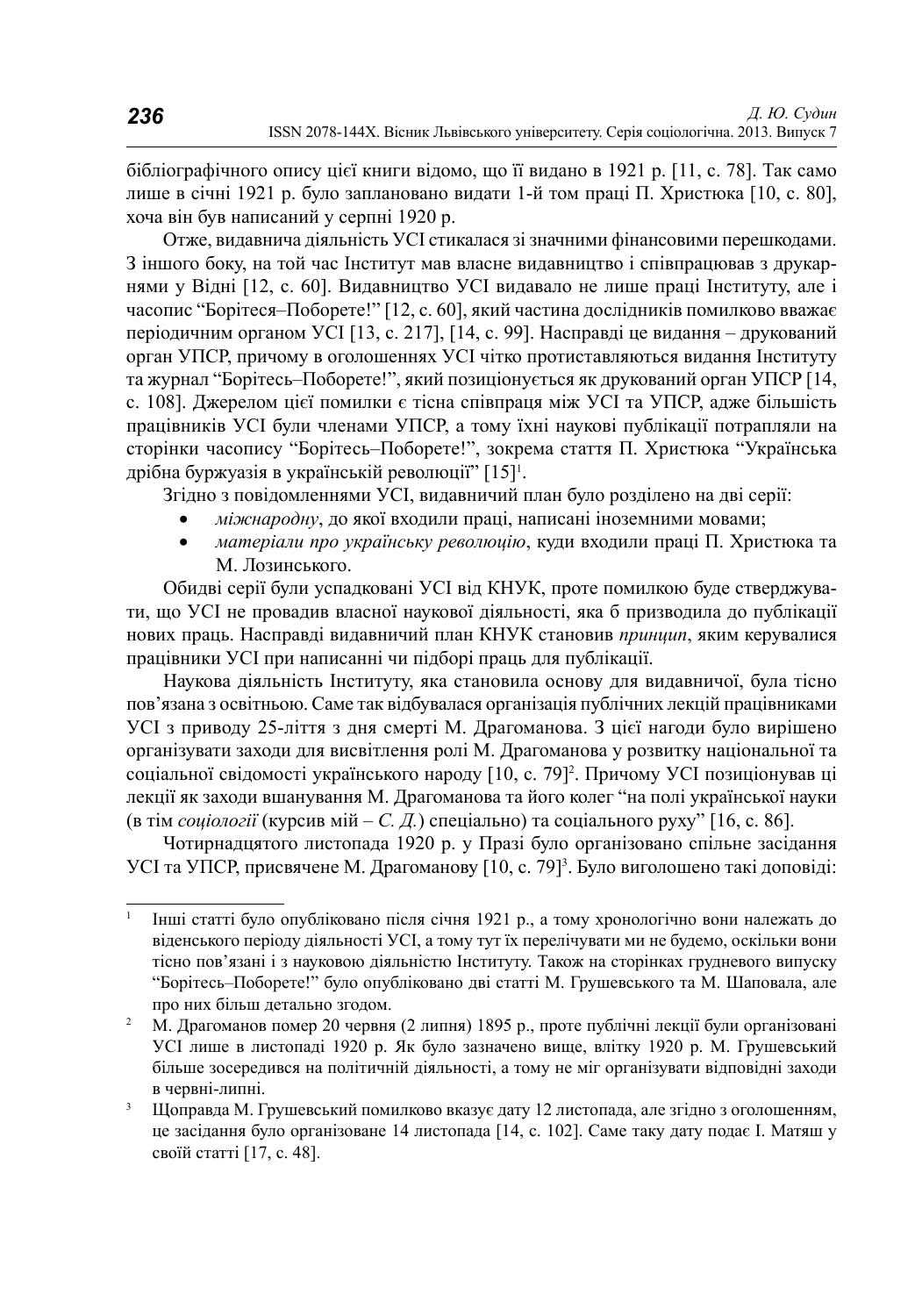- від УСІ виступив М. Грушевський з доповіддю на тему "Драгоманов в політичнім і національнім розвитку українства";
- від УПСР виступив М. Шаповал з доповіддю на тему "Соціалістичний світогляд М. Драгоманова"<sup>1</sup> [16, с. 86].

На цьому засіданні були присутні представники дипломатичних місій УНР та ЗУНР, Радянської Росії, делегація з Кубані, представники ЦК російських соціалістичних партій, а також представники Празького університету та чеської Академії наук. Крім доповілей М. Грушевського та М. Шаповала було заслухано вітання І. Рожанківської від української жіночої громади та представника від української академічної молоді [10, c. 79].

Дванадцятого грудня 1920 р. у Відні було організовано аналогічне засідання, але вже за участі УСІ та Союзу українських журналістів і письменників та академічного товариства "Січ". На цьому засіданні виступав лише М. Грушевський, а також було виголошено вітальне слово представником робітничого товариства "Єдність" [10, с. 79]<sup>2</sup>.

Такі публічні заходи цілком відповідали програмі УСІ, де одним з пунктів було інформування світової громадськості про український соціальний рух, а іншим – інформувати українців про світовий соціальний рух [А2, с. 200]. На цих засіданнях були присутніми не тільки представники іноземних держав, але й українські робітники та студенти.

Крім того, УСІ не обмежився публічними лекціями. Доповіді М. Грушевського та М. Шаповала були надруковані в "закордоннім органі Української партії соціалістівреволюціонерів "Борітеся-Поборете!" [16, с. 86]. На основі цих лекцій також було вирішено опублікувати збірку матеріалів про М. Драгоманова та женевський гурток українських соціалістів. До укладання цієї збірки було залучено 1) П. Дідушка, який був секретарем закордонного бюро УСДРП в Берліні, де відшукав в архівах К. Маркса два листи С. Подолинського, 2) Е. Бернштейна, провідного німецького соціал-демократа, друга Ф. Енгельса, який спеціально для цього збірника написав спогади про С. Подолинського, 3) Ф. Савченка, який у паризьких архівах знайшов невідомі раніше публікації М. Драгоманова та С. Подолинського, 4) І. Калиновича та В. Дорошенка, які допомогли знайти інші публікації у Львові та Відні [16, с. 86]. М. Грушевський спеціально для цієї збірки написав працю "З починів українського соціалістичного руху. М. Драгоманов та женевський гурток"<sup>3</sup>.

Отже, УСІ розгортає активну наукову діяльність, не обмежуючись лише публікаціями, але й організовуючи публічні лекції. На той час більшість українських емігрантів перебувала у Відні [18, с. 49], а тому М. Грушевський вирішує поширити діяльність УСІ і на Відень. Саме тому 12 грудня 1920 р. у Відні було проведено урочистий захід

<sup>&</sup>lt;sup>1</sup> У статті І. Матяш вказано, що цю доповідь виголосив М. Шраг [17, с. 48], проте це явна помилка: в передмові до збірки "З починів соціалістичного руху. М. Драгоманов та женевський гурток" М. Грушевський чітко вказує на М. Шаповала. Саме стаття М. Шаповала з такою назвою була опублікована в часописі "Борітесь-Поборете!".

<sup>&</sup>lt;sup>2</sup> Детальніше співпрацю з віденськими організаціями буде розглянуто згодом.

Шоправда її було видано в грудні 1921 р., а тому вона хронологічно належить до віденського періоду УСI.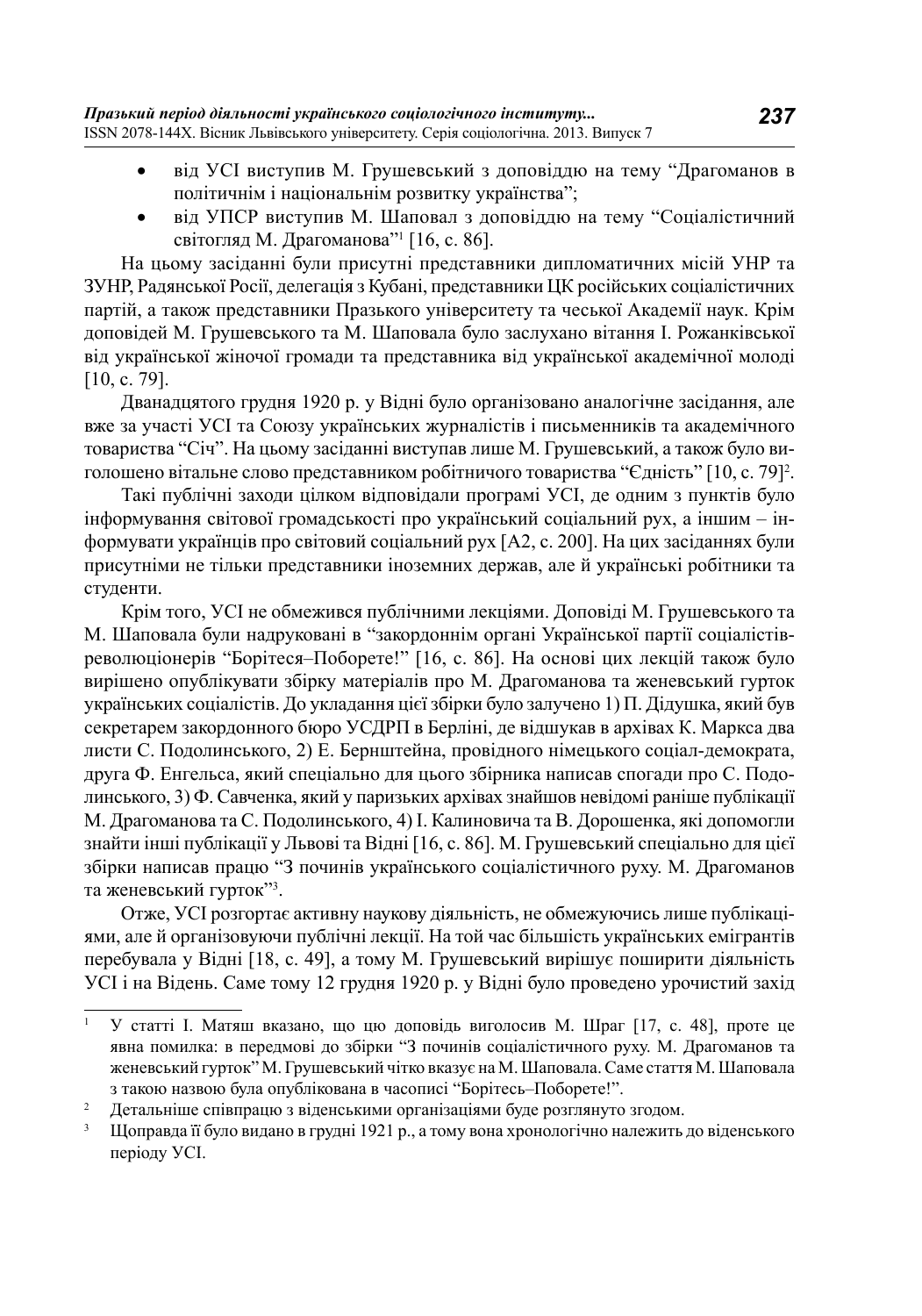на вшанування М. Драгоманова за участі Союзу українських журналістів та письменників. Оскільки в подальшому УСІ тісно співпрацюватиме з цією організацією, то ми детальніше розглянемо історію та завдання цього Союзу.

Союз українських журналістів та письменників було засновано у Відні 12 вересня 1919 р. Окрім вузькопрофесійних завдань (охорона престижу української преси, підвищення професійного рівня української журналістики, захист інтересів та прав українських журналістів і письменників), Союз також був зорієнтований на ознайомлення світової громадськості з українським питанням. У цьому пункті УСІ нагадував Союз, тим більше, що в останньому однією з найбільш продуктивних була Секція академічних викладів'. Зокрема, нею з осені 1919 р. було організовано науково-популярні курси для робітників (при співпраці робітничого товариства "Єдність") [12, с. 64–65]. У листопаді 1920 р. згадана секція організувала академічні лекції для інтелігенції та студентів. До участі в роботі зголосився і УСІ. Оргкомітет цих курсів очолював О. Колесса, іншими його учасниками були Д. Антонович, С. Дністрянський та С. Рудницький [12, с. 65].

У рамках цих курсів М. Грушевський прочитав лекцію на тему "Примітивні форми суспільного життя та їх сліди в українській традиції" [12, с. 65]<sup>2</sup>. Коротко перелічимо інших лекторів, які взяли участь у курсах, організованих Союзом: О. Колесса (лекція "Головні напрями і методи в розділах фольклору"), С. Рудницький, С. Дністрянський (лекції "Самоозначення українського народу" та "Теорія конституції"), Д. Антонович (лекція "Дерев'яні церкви в Україні"), В. Старосольський (лекція "Характеристика радянської конституції"), М. Сабат (лекція "Грецька та римська архітектура"), І. Ганицький (лекція "Технічні джерела енергії в різних державах та їх використання") [12, с. 65]. Зтадані лекції було прочитано протягом листопада-грудня 1920 р. [19, с. 119], проте УСІ в цих курсах представляв лише М. Грушевський<sup>3</sup>.

Втім співпраця між УСІ та Союзом складалася успішно, а тому вже в грудні 1920 р. було оголошено про планований курс лекцій з соціальних наук, який організовували ці дві організації у Відні. М. Грушевський зазначав, що це було зроблено відповідно до побажань робітничої та студентської молоді. А тому участь в цих курсах була безллатною [10, с. 79]. Головою цих курсів було призначено М. Грушевського [19, с. 119]. Відповідно, в січні-березні 1921 р. мали бути прочитані такі лекції:

- М. Грушевський "Початки суспільності або генетична соціологія";
- М. Шраг "Держава і державне право в минулому і нариси державного права в соціалістичному майбутньому";
- В. Старосольський "Теорія нації";
- Д. Антонович "Соціальні підстави розвитку мистецтва";
- М. Чечель "Криза капіталізму";
- М. Шаповал "Нове господарство";

Про організаційну структуру Союзу можна дізнатися з праці С. Наріжного "Українська еміграція. Частина 2" [12].<br><sup>2</sup> Крім того, в грудні 1920 р. М. Грушевський у Відні прочитав лекцію про М. Драгоманова.

<sup>&</sup>lt;sup>3</sup> Цікаво, що сам М. Грушевський про участь у цих курсах не згадував. У звітах про роботу УСІ він звітував про інший курс лекцій, організований спільно з Союзом, про який детальніше йтиметься згодом.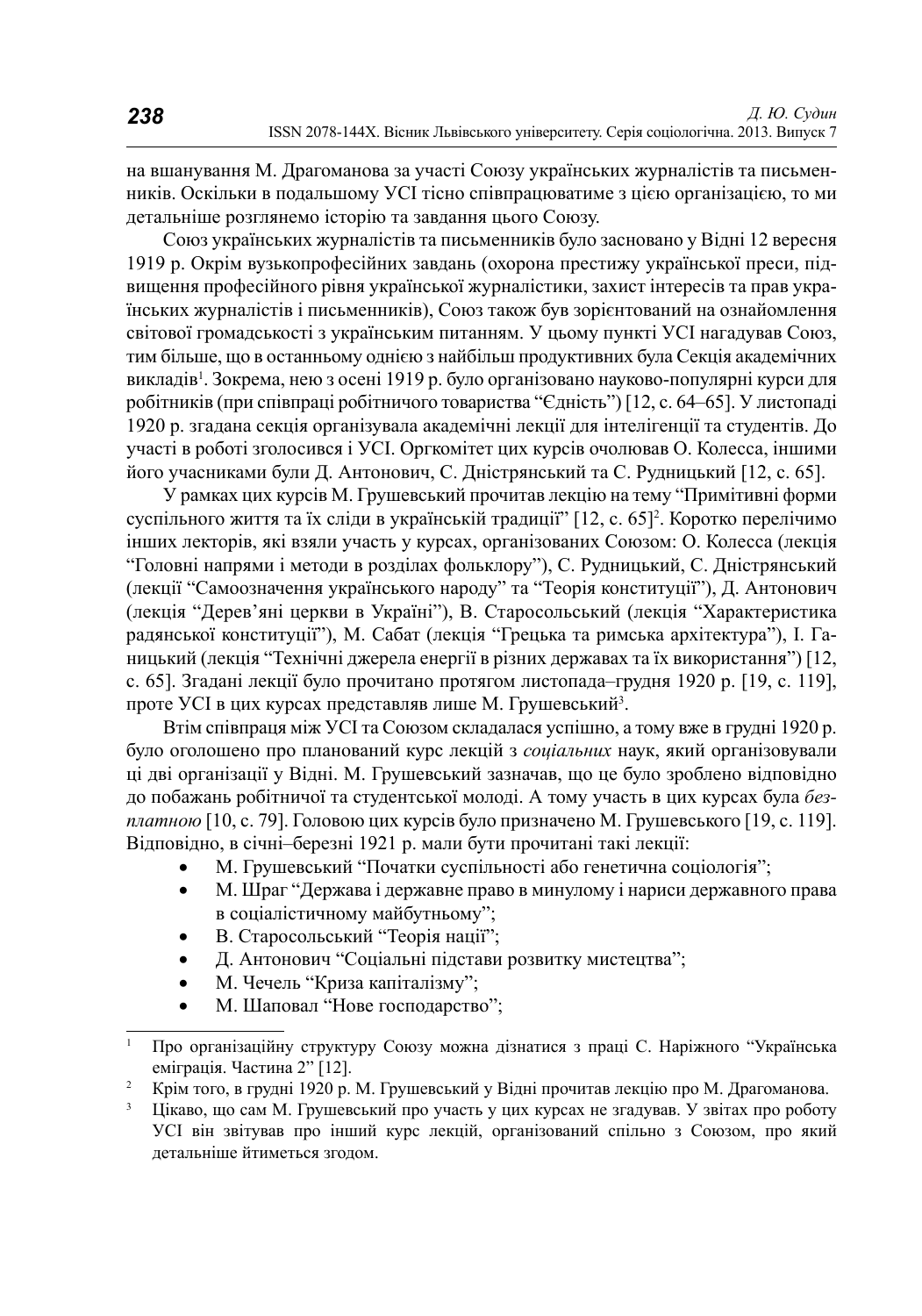- В. Мазуренко "Будова соціалістичного господарства";
- I. Штефан "Кооперація та соціалізм";
- П. Христюк "Історія української революції" [10, с. 80].

Загадані курси структурно нагадували курси, організовані Союзом у листопаді 1920 р., проте цього разу в них були більше представлені працівники УСІ: М. Грушевський, М. Шраг, М. Чечель, М. Шаповал, П. Христюк, В. Мазуренко. З іншого боку, до участі в лекціях було залучено провідного члена Союзу Д. Антоновича, а також лектора з курсів, організованих Союзом – В. Старосольського<sup>1</sup>.

Крім того, 5 грудня 1920 р. І. Штефан у робітничому товаристві "Єдність" виголосив доповідь на тему "Кооперація та соціалізм і роль української кооперації в революції"  $[10, c. 80]$ . Фактично, з грудня 1920 р. УСІ починає переміщувати центр своєї діяльності до Відня. Це пояснювалося кількома причинами. По-перше, як уже згадувалося вище, у 1919–1920 рр. Відень був центром української еміграції [18, с. 49], а тому логічним було перенести просвітницьку діяльність УСІ саме до цього міста. По-друге, у Відні на той час ціни на поліграфічні послуги були найдешевшими у Центрально-Східній Європі [20, с. 6], а тому свою друкарню УСІ відкрив саме в цьому місті.

Існувала і третя причина: Союз українських журналістів і письменників запланував з початку 1921 р. свої академічні лекції перетворити на університетські курси. До організації першого українського університету на еміграції, який отримав назву Українського вільного університету (УВУ), було запрошено і УСІ [12, с. 65]. Його ректором повинен був стати М. Грушевський, який спільно з Д. Антоновичем розробляв майбутню структуру УВУ [19, с. 119].

Проте вже на перших етапах створення УВУ виникла гостра дискусія про форму роботи цього університету. О. Колесса як голова Секції академічних викладів Союзу українських журналістів і письменників відстоював позицію, згідно з якою університет повинен орієнтуватися на західноєвропейські вищі навчальні заклади. Натомість М. Грушевський дотримувався позиції, що 1) університет не повинен мати обов'язкової системи лекцій; 2) для викладачів не обов'язковою є університетська кваліфікація; 3) для студентів не обов'язковим є атестат про середню освіту [19, с. 119–120]. Перемогу здобула концепція О. Колесси, а тому М. Грушевський відмовився брати участь в роботі УВУ, ректором якого було обрано О. Колессу. Український історик В. Ульяновський вбачає в цій дискусії певну суперечність: попри те, що М. Грушевський не вимагав викладацької кваліфікації викладачів, згодом він же критикував УВУ за низький рівень професорсько-викладацького складу [21, с. 210]. Проте на нашу думку, позиція М. Грушевського в цьому випадку була послідовною і логічною. По-перше, вимога наявності викладацької кваліфікації для майбутніх викладачів УВУ закривала доступ до цієї організації працівникам УСІ,  $\ddot{\text{6}}$ ијишеть з яких на той час не були фаховими науковцями (М. Шаповал, П. Христюк, М. Шраг тощо). Відповідно, М. Грушевський висловлював протест не проти якісного викладання, а проти формальних вимог, які б перешкоджали якісній освітній діяльності

Хронологічно ці курси належать до віденського періоду УСІ, а тому в цій статті ми обмежимося розглядом питання їх організації, яка відбувалася у празький період УСІ.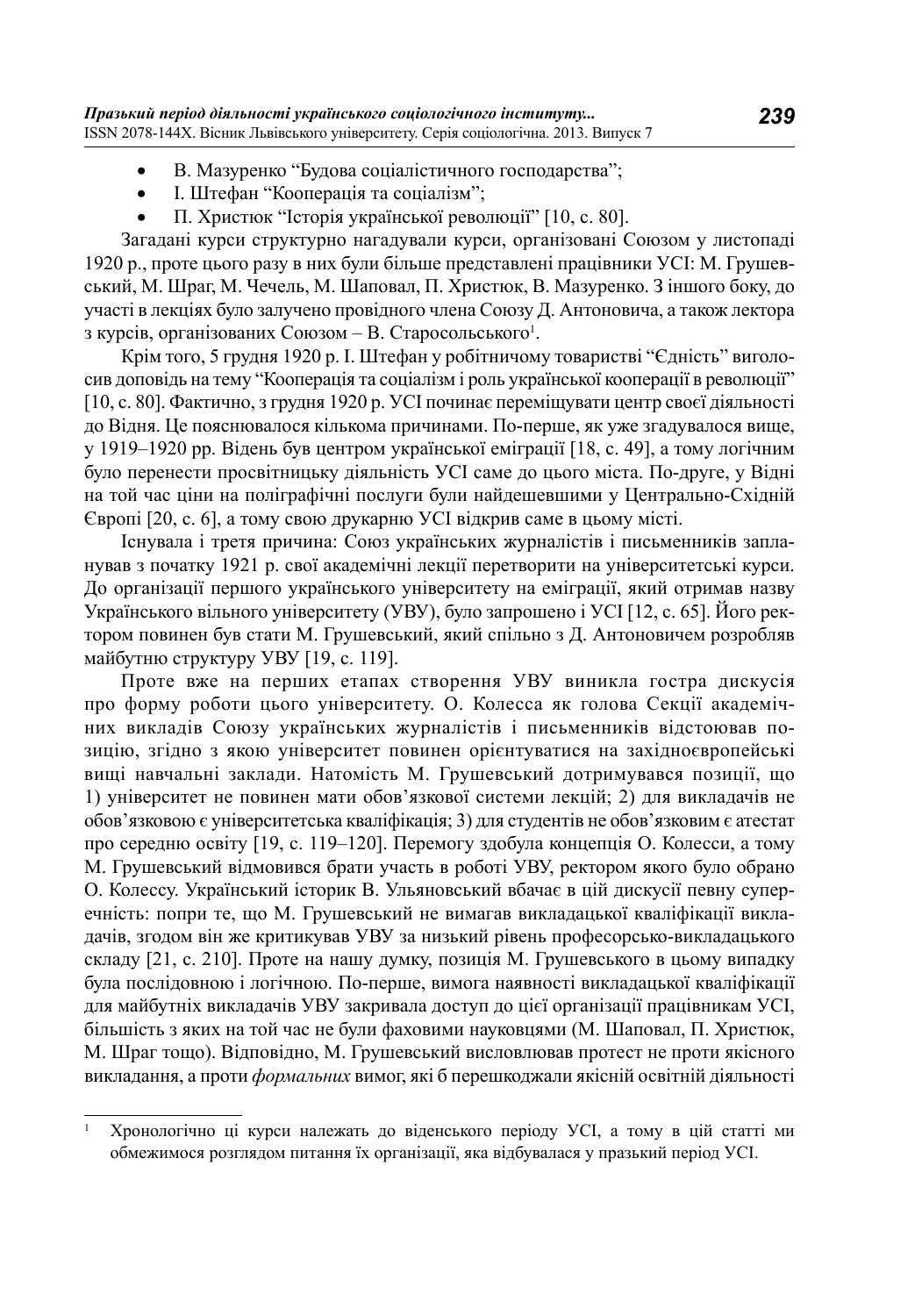УВУ. По-друге, відкидання М. Грушевським вимоги про обов'язковість атестату про середню освіту також мало під собою підстави. Ця умова закривала доступ до вищої освіти українським робітникам та рядовим солдатам, які емігрували або були інтерновані під час визвольних змагань чи Першої світової війни, а тому УВУ не виконував би просвітницької функції, надаючи освіту лише вибраним представникам української еміграції. Згадана позиція М. Грушевського цілком відповідає програмі УСІ. Отже, в грудні 1920 – січні 1921 р. існувала реальна можливість інституційного оформлення реалізації просвітницьких завдань Інституту, проте через суперечності в уявленнях про структуру УВУ, цієї можливості не вдалося зреалізувати.

Події листопада-грудня 1920 р. засвідчили появу нової сфери наукових досліджень УСІ: вивчення первісної культури та первісних суспільств. Саме в цей час при Інституті організовано семінар з вивчення первісної культури, участь в якому брали К. Грушевська та Ф. Савченко [17, с. 49]. Зауважимо, що К. Грушевська – дочка М. Грушевського – протягом 1919–1920 pp. навчалася в Женевському університеті (за одними версіями вона вивчала державне право та соціальну економіку [22, с. 17], за іншими – соціологію [23, с. LIX]), а з 1920–1921 рр. виконувала обов'язки секретаря Iнституту<sup>1</sup>. Зауважимо, що дослідження первісних народів не слід сприймати як виключно етнологічні чи історичні дослідження, адже ще в 1912 р. Е. Дюркгайм видав працю "Первісні форми релігійного життя", яка була дослідженням зі сфери соціо*логії* релігії, хоч і базувалася на етнографічних матеріалах<sup>2</sup>. Оскільки М. Грушевський був знайомий з концепцією Е. Дюркгайма та вважав себе істориком-соціологом [23, с. LVII–LIX], то можемо припустити, що вивчення первісної культури здійснювалося в УСІ з соціологічної перспективи.

Протягом грудня 1920 р. М. Грушевський переносить діяльність УСІ до Відня, проте не пориває зв'язків з Прагою<sup>з</sup>. Проте в середині січня 1921 р. він приймає рішення про остаточний переїзд до Відня. Частину причин було перелічено вище, проте вирішальними були змінили стосунків з УПСР та УСРР у січні 1921 р., які й спонукали М. Грушевського до переїзду. По-перше, 18–23 січня 1921 р. в Празі відбулася IV конференція ЗД УПСР, на якій не було затверджено програму УПСР [13, с. 207], представлену ще у вересні 1920 р. Основною причиною був той факт, що "у цьому доопрацюванні (програми УПСР, представленої 1 вересня 1920 р. – *С.Д.*) ... брала участь тільки група М. Грушевського, яка своєю програмою намагалася уподібнити себе до радянської системи й примостити собі "шлях на Батьківщину" [3, с. 102–103]. Причому М. Грушевський та його колеги відкидали факт внесення змін прорадянського змісту до

<sup>&</sup>lt;sup>1</sup> На жаль, встановити склад працівників УСІ в цей період дуже важко, оскільки М. Грушевський тісно співпрацює з УПСР, а тому часто до заходів УСІ залучалися члени УПСР, і навпаки.<br><sup>2</sup> В той же час інший представник дюркгаймівської соціологічної школи М. Мос публікує

соціологічні дослідження, які також грунтувалися на етнографічному матеріалі, а його колега М. Ґране опирається на історичні дослідження. Тобто на початку XX ст. межа між етнологією, історією та соціологією була дуже розмитою.

<sup>&</sup>lt;sup>3</sup> Наприклад, лист Олександру Олесю від 8 січня 1921 р. М. Грушевський пише з Праги [24, ɫ. 233].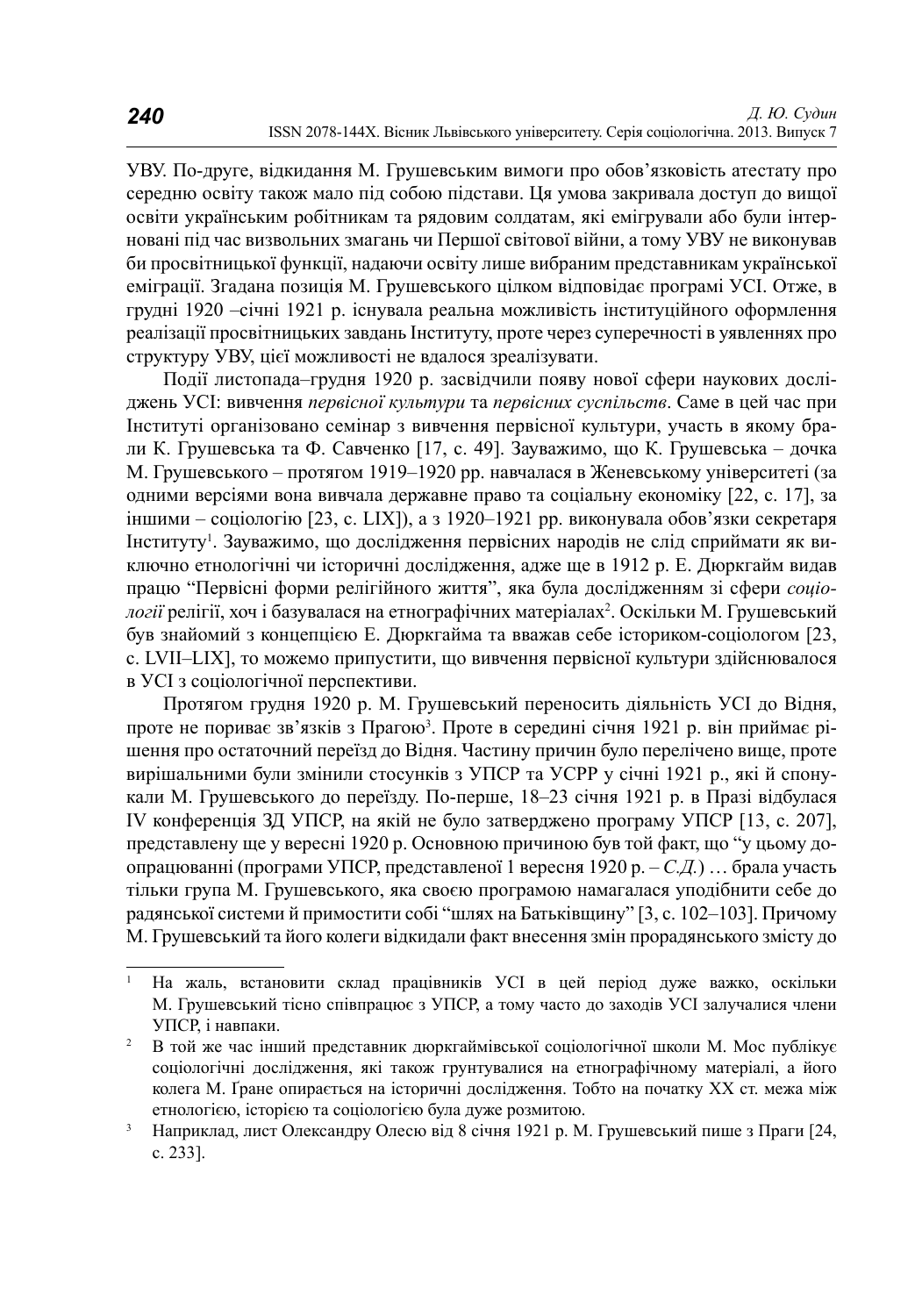програми, хоча їхню позицію було рішуче і переконливо спростовано М. Шаповалом, який теж брав участь у роботі відповідної комісії УПСР [5, с. 447]. Фактично, з того часу можна говорити про розкол УПСР на "групу Грушевського" та "групу Шаповала", між якими існуватиме постійний конфлікт, який призвеле ло вихолу М. Грушевського з УПСР в другій половині 1921 р. Саме в цей час знову піднімається питання про членство М. Грушевського в УПСР<sup>1</sup>, що є свідченням напруженої боротьби та існування негативного ставлення до діяльності М. Грушевського.

 $\Pi$ о-лруге, 25 січня 1921 р. ЩК КП(б)У приймає рішення про вілмову М. Грушевському у дозволі на повернення до України [7, с. 104]. Водночас М. Грушевський дізнається про розстріл більшовиками поета Грицька Чупринки, що справляє на нього дуже негативне враження [24, с. 233]. Фактично, М. Грушевський виявляє марність своїх сподівань не тільки на повернення до України, але і на співпрацю з УПСР. Ми вважаємо, що саме це було визначальним фактором, який спонукав М. Грушевського покинути Прагу: тепер вже не було необхідності триматися ближче до осередку ЗД УПСР, а тому треба було зосередитися на науковій діяльності, найбільш сприятливі умови для якої є у Відні<sup>2</sup>.

Двадцять п'ятого січня 1921 р.<sup>з</sup> М. Грушевський підписує угоду з доктором історії Карлового університету Я. Бідлом про зберігання бібліотеки УСІ в приміщенні  $i$ сторичного семінару Карлового університету [18, с. 50]. Саме цю дату можна вважати завершенням празького періолу і початком віленського: М. Грушевський вирушає ло Відня, де відкриваються нові перспективи для діяльності УСІ.

На основі вищенаведених міркувань було встановлено особливості функціонування Українського соціологічного інституту в другий період його діяльності з квітня 1920 р. до січня 1921 р. Виявлено основні соціально-політичні причини, які впливали на діяльність цієї соціологічної інституції, а також основні форми та напрями діяльності УСІ в цей час. Перспективою подальших досліджень є з'ясування особливостей функціонування УСІ в останній період – віденський (1921–1924), що дасть змогу краще зрозуміти специфіку розуміння соціології українськими вченими міжвоєнного періоду, а також особливості інституціоналізації української соціології на еміграції в міжвоєнний період.

У серпні 1919 р. М. Грушевський ше не був членом УПСР, що було основним закилом його противників: "А чого це М.С. (Михайло Сергійович Грушевський. – С. Д.) делегований на соціалістичну конференцію, а не хто-небудь інший? Адже ж М.С. не записаний до партії і  $\epsilon$  її офіційним членом" [25, с. 81–82]. У серпні 1920 р. він зізнавався М. Шаповалу, що досі не є членом УПСР [5, с. 447–448]. Фактично, він отримує членство в партії у січні 1921 р. – після IV конференції ЗД УПСР.

<sup>&</sup>lt;sup>2</sup> Треба пам'ятати про важливу річ: перебуваючи за кордоном, М. Грушевський не мав засобів до існування. Одним із джерел їх часткового поповнення був продаж книжок [18, с. 50], а також читання публічних лекцій: на лекції Союзу, проведені в листопаді-грудні 1920 р. Союз витратив 12 736 австрійських крон [12, с. 65], хоча самі лекції були публічні, тобто гроші були витрачені на оплату послуг лекторів.

<sup>3</sup> В. Ульяновський помилково вказує дату 25 лютого 1921 р. [26, с. 111], проте достовірно відомо, що з кінця січня 1921 р. М. Грушевський проживає у Відні, а тому владнати справу з депонуванням книжок він мав до свого від 'їзду, тобто аж ніяк не в лютому 1921 р.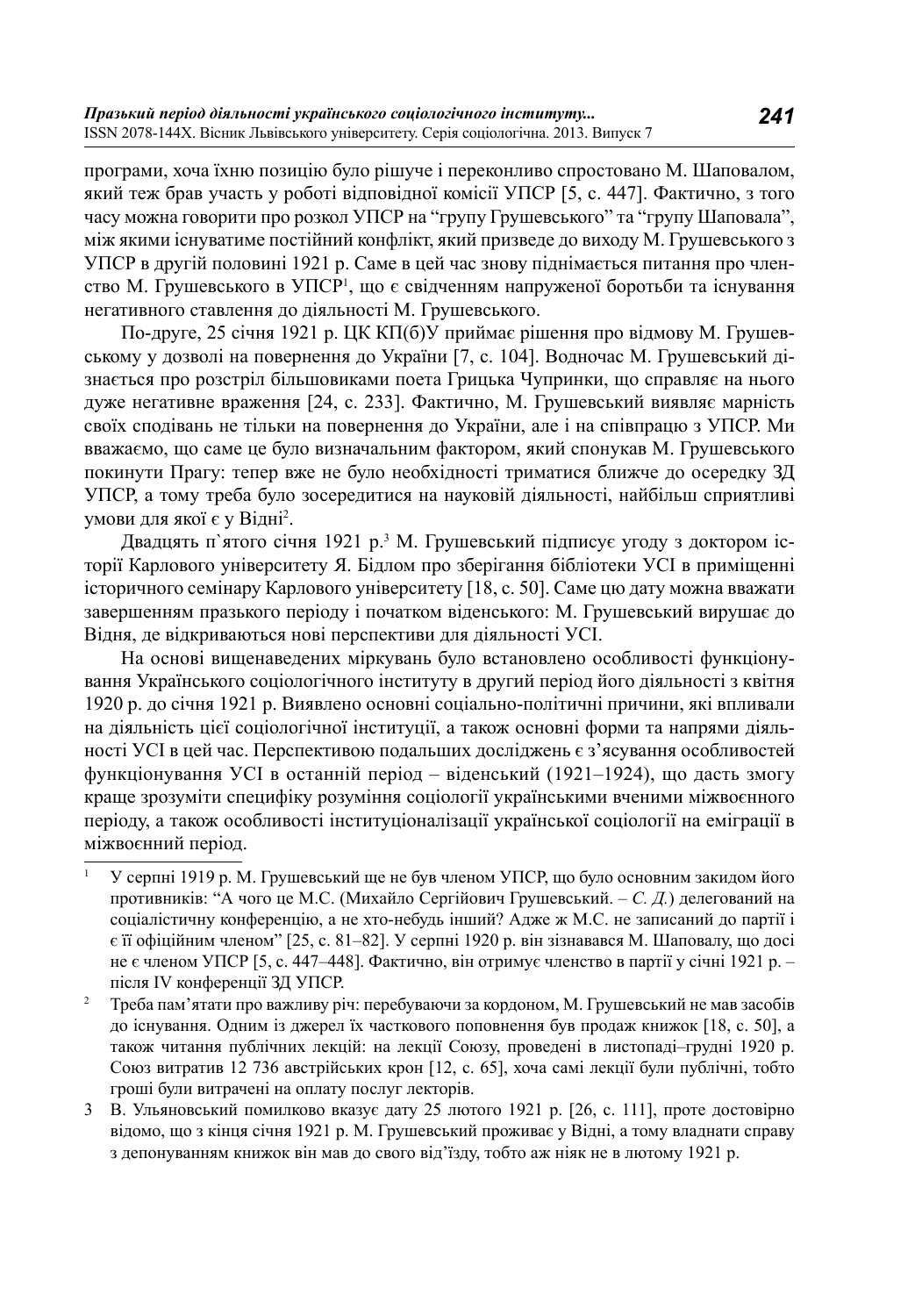#### Список використаної літератури

- 1. *Судин Д.* Женевський період діяльності Українського Соціологічного Інституту (серпень 1919 – березень 1920 рр.) / Д. Ю. Судин // Вісник Львівського національного үніверситету імені Івана Франка. Серія соціологічна. – Вип. 6. – Львів : Видав. центр ЛНУ ім. І. Франка, 2012. – С. 37–50.
- 2. *Грушевський М.* В першій делегації Української Партії Соціалістів Революціонерів / М. Грушевський // Борітеся–Поборете! – 1921. – № 7. – С. 28–55.
- 3. Жуковський А. Політична і публіцистична діяльність М.С. Грушевського на еміграції 1919–1924 рр. / Аркадій Жуковський // Український історичний журнал. – 2002. –  $N_2$  1. – C. 96–125.
- 4. *Пиріг Р.Я.* Життя Михайла Грушевського: останнє десятиліття (1924–1934) / Р.Я. Пиріг. – Київ : Інститут української археографії АН України, 1993. – 198 с.
- 5. *Бевз Т.* Партія національних інтересів і соціальних перспектив (політична історія УПСР) / Т. А. Бевз. – К. : ШіЕНД імені І.Ф. Кураса НАН України, 2008. – 587 с.
- 6. *Садов А.* М.С. Грушевський і Комітет Незалежної України за матеріалами родинного фонду Грушевських / Андрій Садов // Український археографічний щорічник. – Вип. 10–11. – К., 2006. – С. 697–724.
- 7. *Верстюк В.* М.С. Грушевський. Коротка хроніка життя та діяльності / В. Ф. Верстюк, Р. Я. Пиріг. – Київ: Либідь, 1996. – 144 с.
- 8. Лист М. Грушевського до секретаря ЦК КП(б)У С.В. Косіора // Великий українець : Матеріали з життя і діяльності М.С. Грушевського / Упор. А. П. Демиденко. – К.: Веселка, 1992. – С. 268–274.
- 9. *Грушевський М.* Листи до Кирила Студинського / упор. Г. Сварник. Львів-Нью- $\check{M}$ орк : Вид-во М.П. Коць, 1998. –  $XX + 268$  с.
- 10. Хроніка // Борітесь–Поберете! 1920. № 5. С. 79–80.
- 11. *Антонович М. Листи М. Грушевського до Т. Починка / Марко Антонович // Україн*ський історик. – 1969. – № 4. – С. 78–98.
- 12. *Наріжний С. Українська еміграція. Культурна праця української еміграції 1919–1939* (матеріали, зібрані С. Наріжним до частини другої) / Симон Наріжний. – К.: Вид-во імені Олени Теліги, 1999. – 272 с.
- 13. Шаповал Ю. Михайло Грушевський / Юрій Шаповал, Ігор Верба. К.: Видавничий дім "Альтернативи", 2005. – 352 с.
- 14. *Трощинський В.* Фрагменти з діяльності Українського Соціологічного Інституту у Відні (за матеріалами родинного фонду Грушевських) / В. П. Трощинський // Українська діаспора. – 1992. – № 1. – С. 98–109.
- 15. *Христюк П.* Українська дрібна буржуазія в українській революції / Павло Христюк // Борітесь–Поберете! – 1920. – № 4. – С. 43–59.
- 16. *Грушевський М*. З починів українського соціалістичного руху: начерки і фрагменти / М. Грушевський // *Грушевський М.* Твори: У 50 т. / Голов. ред. П. Сохань. – Т. 9: Серія "Історичні студії та розвідки  $(1917–1923)$ ". – Львів: Світ, 2009. – С. 86–198.
- 17. *Матяш I. Український соціологічний інститут М.С. Грушевського: основні напрями* та етапи діяльності / Ірина Матяш // Український історик. – 2000. – № 4. – С. 44–56.
- 18. *Потульницький В.* Наукова діяльність М.С. Грушевського в еміграції (1919–1924 рр.) / В.А. Потульницький // Український історичний журнал. – 1992. – № 2. – С. 48–57.
- 19. *Наріжний С.* Українська еміграція. Культурна праця української еміграції між двома світовими війнами. Частина перша. 2-ге вид. / Симон Наріжний. – Львів–Кент– Острог : Наукове товариство імені Тараса Шевченка, 2008. – XX+372+CCXXXII с.